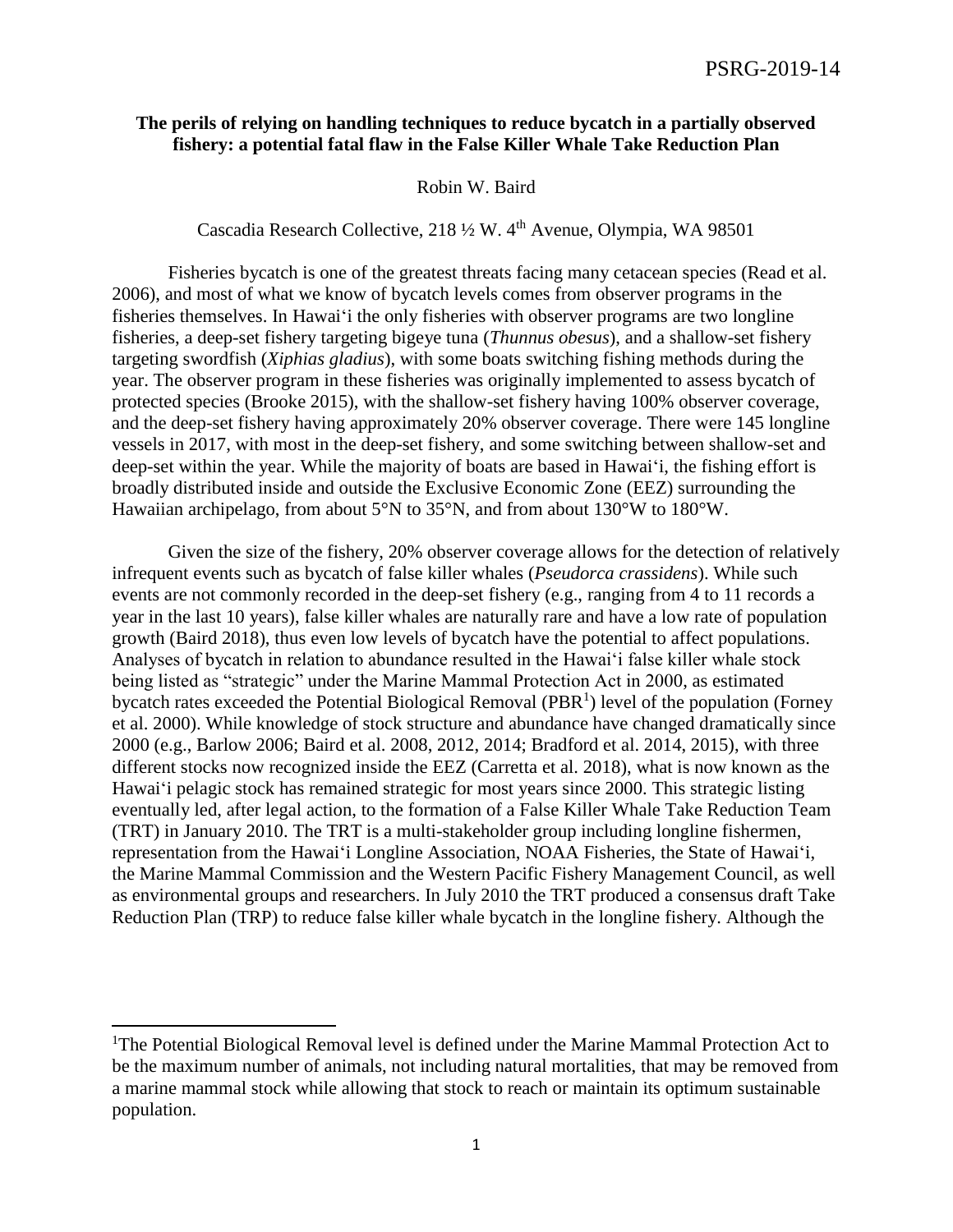final TRP that NOAA Fisheries produced did not match the consensus draft TRP entirely<sup>2</sup>, the TRP went into effect in 2013 and includes both gear "fixes" and handling guidelines, with the combination of the two potentially leading to reduced rates of false killer whale mortality and serious injury in the fishery. Although there are a large number of other fisheries that overlap with false killer whales around the main Hawaiian Islands, and a variety of evidence for fisheries interactions (Baird et al. 2014, 2017), only the longline fisheries are the subject of the TRT and TRP.

With several meetings in the intervening period, five years after the TRP went into effect the TRT met in person in April 2018 to review the success, or lack of success, of the plan. While the overall mortality and serious injury rate on observed trips has declined since the TRP went into effect, I contend that the plan is fatally flawed, as it relies in part on handling techniques of the captain and crew in the 80% of the fishery when no observer is on board. I outline below the primary features of the Take Reduction Plan, its effectiveness in the five years since it went into effect, and why relying on handling techniques to reduce bycatch in a partially observed fishery has the potential to mask the bycatch issue, rather than solve it.

## **False killer whales in Hawaiian waters**

 $\overline{\phantom{a}}$ 

There are three populations of false killer whales in Hawaiian waters that are recognized as distinct stocks: a main Hawaiian Islands insular stock, a Northwestern Hawaiian Islands insular stock, and a pelagic stock (Carretta et al. 2018). While there is some overlap of these populations, a combination of genetics (Martien et al., 2014), photo-identification (Baird et al., 2008, 2012; Oleson et al., 2010), and satellite tagging (Bradford et al., 2015) have all been used to confirm the discreteness of these three populations. Little is known about the Northwestern Hawaiian Islands insular stock, though most of their range is within the Papahānaumokuākea Marine National Monument (Baird et al. 2013; Baird 2016), so bycatch is not a major concern.

The main Hawaiian Islands insular population is relatively small (<200 individuals; Bradford et al. 2018) and ranges from west of Ni'ihau to east of Hawai'i Island, and offshore as far as about 120 km (Bradford et al. 2015). Longline fishing has been excluded from nearshore waters around the main Hawaiian Islands since 1991, to minimize conflicts with nearshore fishermen, thus there is only limited overlap between the main Hawaiian Islands population and the longline fishery (Bradford et al. 2015). This population was listed as endangered under the Endangered Species Act in 2012. The PBR level for this stock is 0.3 false killer whales per year (Carretta et al. 2018).

The pelagic population is a transboundary population, ranging in offshore waters throughout the EEZ around the Hawaiian archipelago and extending into international waters (Bradford et al. 2015). The most recent published abundance estimate for the proportion of the stock that resides in U.S. waters is from a line-transect survey undertaken in 2010, with abundance estimated as  $1,540$  individuals (CV=0.66), although there is some potential that this

<sup>2</sup>The consensus draft TRP produced by the TRT recommended a hook with a maximum wire diameter of 4.0 mm, although the final TRP produced by NOAA Fisheries had a maximum wire diameter of 4.5 mm.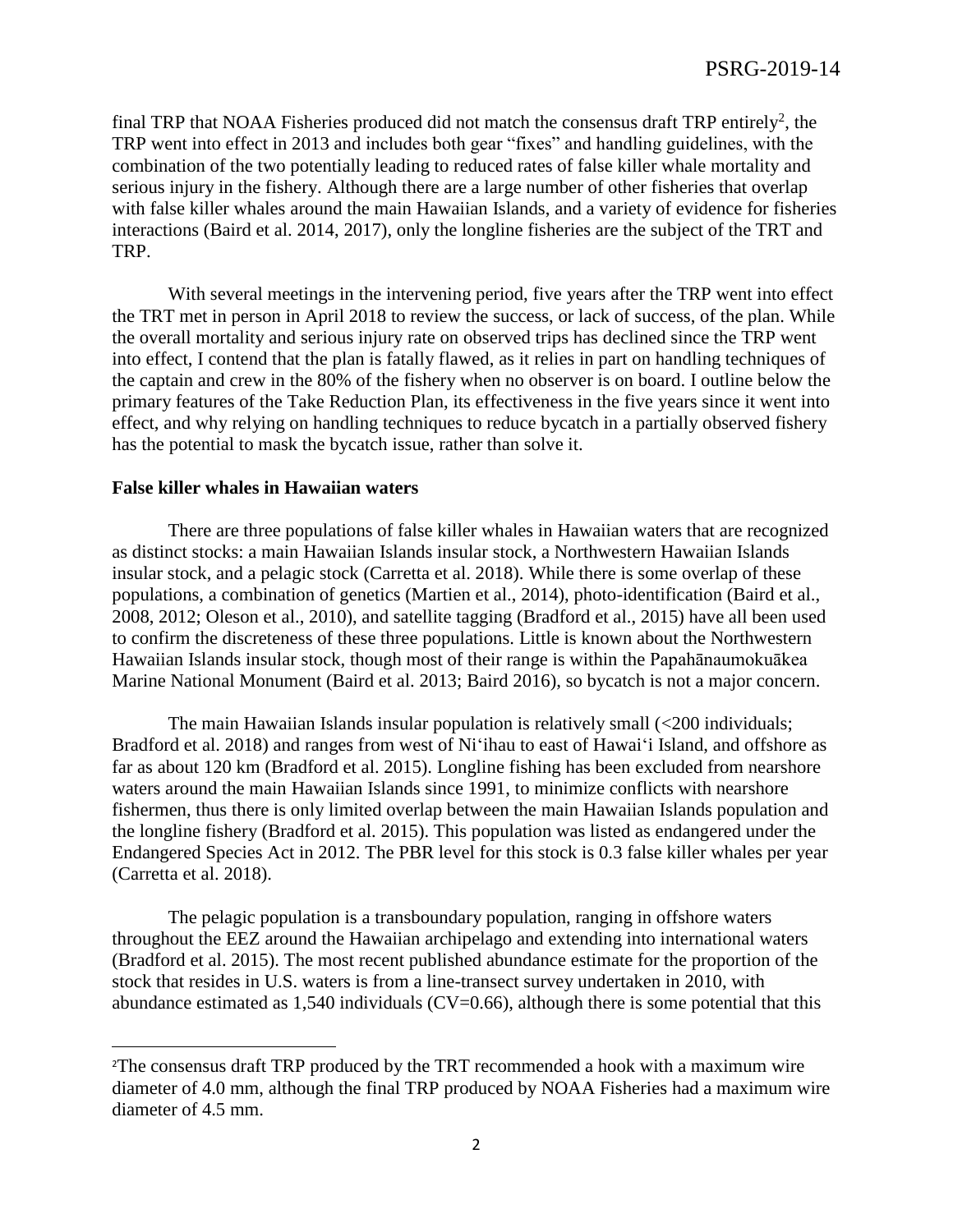estimate is artificially high, as false killer whales appear to be attracted to vessels (Bradford et al. 2014). The PBR level for this stock, inside the U.S. EEZ, is 9.3 false killer whales per year. It is important to note that this estimate is of the number of individuals inside the EEZ during the time of the survey. Given it is a transboundary population, this number may vary by year to year as a result of large-scale shifts in distribution of the population in response to varying oceanographic factors or shifts in the distribution of their prey. There is no estimate for abundance of the stock outside the EEZ, nor of bycatch from other nations that fish outside the EEZ, even though foreign fisheries makes up the majority of effort in international waters surrounding the Hawaiian archipelago.

## **Five years in: the False Killer Whale Take Reduction Plan**

The TRP covers both the pelagic and main Hawaiian Islands insular stocks, and has three primary goals: 1) reducing mortality and serious injury (M&SI) inside the U.S. EEZ to below the PBR levels for both stocks within 6 months of plan implementation; 2) reducing M&SI inside the EEZ to less than 10% of PBR within five years (the "Zero Mortality Rate" goal); and 3) not increasing the level of M&SI outside the EEZ above pre-TRP levels. In the five years immediately prior to the TRP going into effect, the average estimated mortality and serious injury outside the EEZ was about 10 individuals (Carretta et al. 2018).

The TRP itself has several components to try to meet these goals: 1) the elimination of the seasonal contraction of the longline exclusion zone around the main Hawaiian Islands (MHI), resulting in greater protection for the MHI insular population; 2) a requirement for using only circle hooks in the fishery, which in theory may reduce hooking rates, as depredating false killer whales often leave the fish head behind and circle hooks are more likely to jaw-hook a fish; 3) hooks must be "weak" and terminal gear "strong", so that the hooks are the weakest link in the system (i.e., hooks with a maximum wire diameter of 4.5 mm and branch lines with a minimum diameter of 2.0 mm); and 4) handling guidelines for captains and crew, to put tension on the gear to increase the likelihood that any hooked whales will straighten the hook and be released without gear (given the combination of weak circle hooks and strong terminal gear). This latter component is particularly important, as the captain and/or crew's frequent response to hooking a false killer whales has been to cut the branch line, leaving an animal with up to about 13 m of trailing gear. Based on the guidelines that NMFS uses to determine whether an animal is considered seriously injured, releasing an animal with more than a few meters of trailing gear is likely to result in the interaction being classified as a serious injury.

At the April 2018 in-person meeting of the false killer whale TRT, information was presented on bycatch data from the five years post-TRP implementation in comparison to the five years pre-TRP implementation. False killer whales remain the most frequently-reported species of cetacean interacting with the deep-set fishery: the proportion of the total number of cetaceans that were either false killer whales or unidentified "blackfish" that were interacting with gear (i.e., getting hooked or entangled) remained the same pre- and post-TRP, at 64%. The idea that mandating circle hooks would reduce the overall hooking rate has not proven to be the case. The interaction rate, measured in terms of number of hooked or entangled animals per 1,000,000 hooks, has remained more or less the same pre- (1.50) and post- (1.55) TRP. Since overall effort has increased since the TRP was put in place, the total number of bycaught animals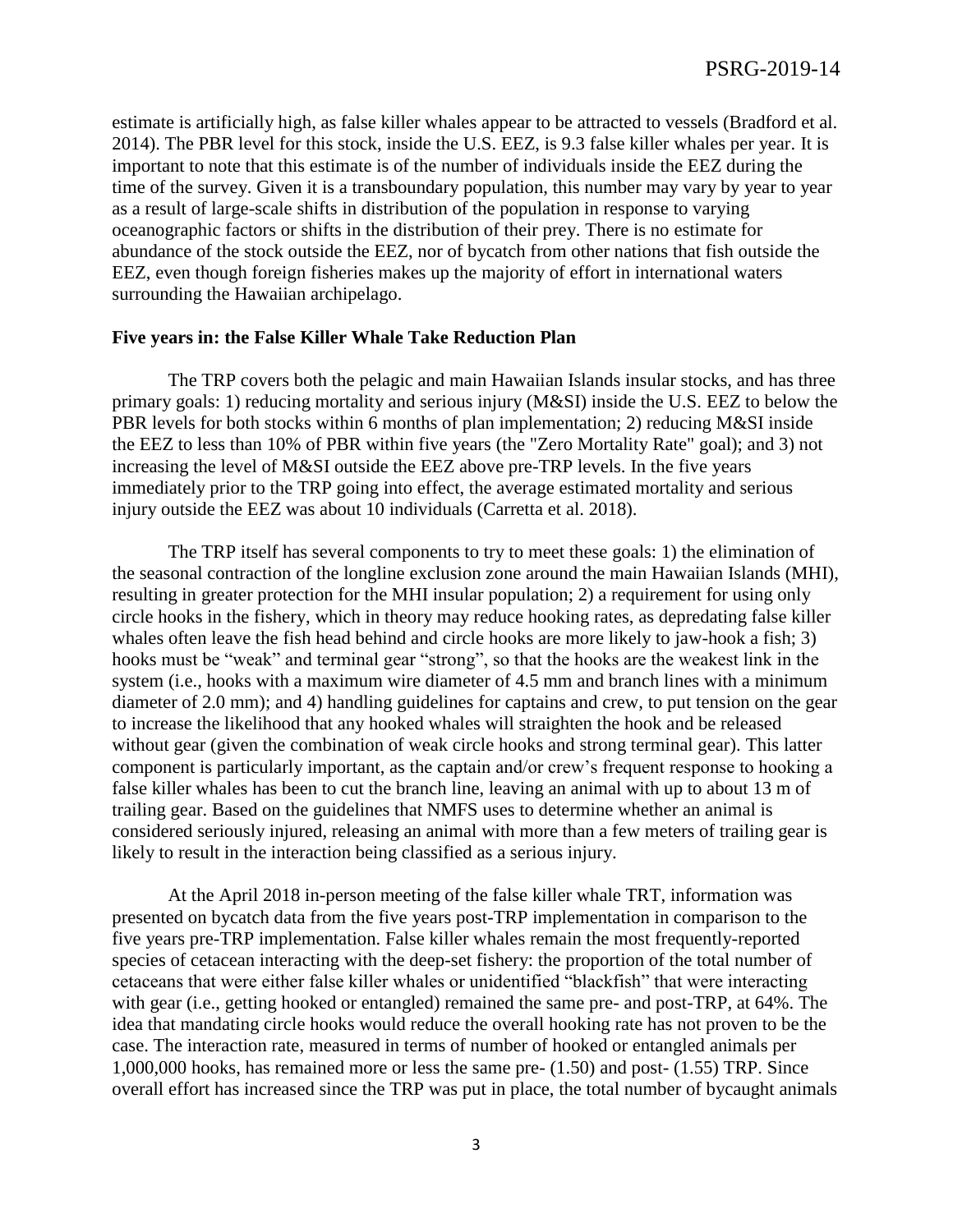remains high. The proportion of effort inside the U.S. EEZ has dropped from 33% to 27% post-TRP, and interaction rates appear to be lower inside the EEZ than outside the EEZ, although there was no good explanation for this difference in interaction rates.

Outcomes of the interactions have also not improved dramatically as a result of the gear changes and handling guidelines. Of those that are hooked or entangled, immediate mortality rates are a bit higher (8%) post-TRP than pre-TRP (3%), while there was a drop in the serious injury rate post-TRP, from 83% to 65%, although neither of these rate changes were statistically significant. In only four cases (out of 38 observed interactions post-TRP) did the hook straighten and the animal was released without trailing gear. The line broke in 13 cases, and the line was cut in 11 cases, thus releasing animals both with hooks and trailing gear. The hook broke in one case. In terms of total number of animals that were observed either killed or seriously injured, in the five-year period immediately prior to the TRP there were 26 M&SI, while in the five years since the TRP there were 27.

Has the TRP met the three original goals noted above? For both the main Hawaiian Islands insular stock and the pelagic stock goal #1 (reducing M&SI inside the EEZ below PBR) had been met based on data available through 2017, although meeting this goal has relied in part on the reduction in the M&SI rate on observed trips, and there is no evidence to assess whether the M&SI rates on unobserved trips is the same. It should be noted that four M&SI were documented inside the EEZ in 2018, and two more were documented inside the EEZ in January 2019, and estimated M&SI is likely to exceed PBR for both years. Based on data available through 2017, goal # 2 (reducing M&SI to less than 10% of PBR) has not been met, nor has goal #3, since the estimated number of bycaught individuals outside the US EEZ has increased above how many were being caught prior to the plan implementation. Given the evidence that the existing TRP is not working as it was intended, much of the last two days of the April 2018 meeting was spent discussing possible plan modifications and whether the TRT could reach consensus on them. These included going to "weaker" circle hooks (e.g., maximum 4.0 or 4.2 mm wire diameter, the former of which was what the Team recommended in the original draft plan), and even stronger branch lines (e.g., minimum 4.3 diameter branch lines).

While the TRT did not reach consensus on these potential plan modifications<sup>3</sup>, the partial (20%) observer coverage and reliance on handling techniques to release animals with little or no gear produces a situation where further gear "fixes", such as stronger branch lines and weaker circle hooks, have the potential to hide the problem, rather than solve it. Let's take the hypothetical situation where, for example, the combination of gear fixes and handling techniques reduce the serious injury and mortality rate to some very low level, e.g., 25% compared to the 86% rate prior to the implementation of the TRP. With seven observed interactions in a year (the average from 2013 to 2017 was 7.2 interactions), and 20% observer coverage, this would extrapolate out to approximately 35<sup>4</sup> interactions per year. With a mortality and serious injury

l

 $3$  Deliberation of Team members has continued since the April 2018 meeting, but as of February 2019 the Team has not reached consensus on TRP modifications.

<sup>&</sup>lt;sup>4</sup> Note the actual observer coverage has varied from 20 to 22% per year since 2008 and the calculation of serious injury and mortality rates is more complex than presented here; this is meant to serve as a 'ballpark' example. See Carretta et al. (2018) for more information.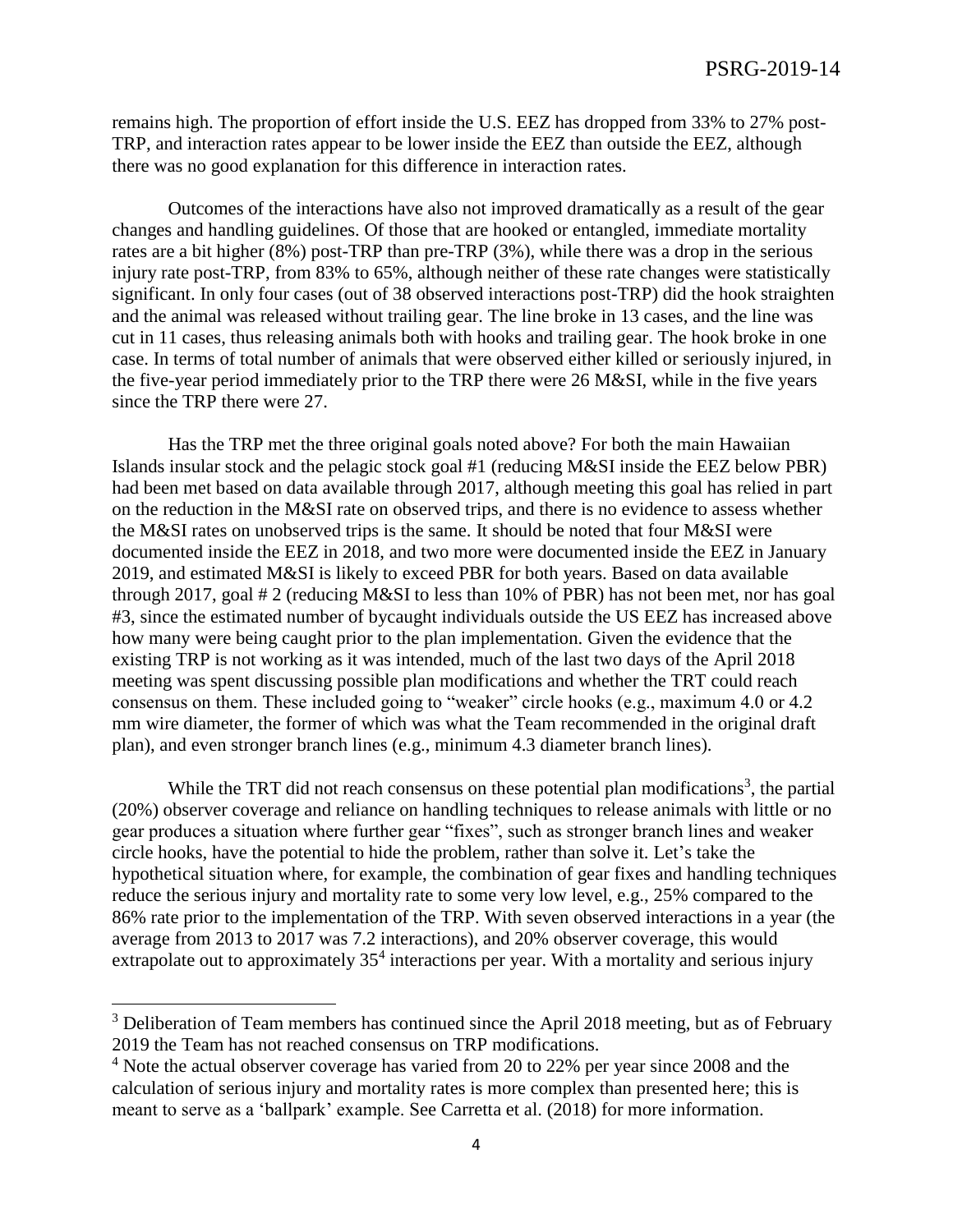rate of 86%, approximately 30 of these might be considered seriously injured (86% of 35 interactions), while with a 25% rate only about nine would be considered seriously injured (25% of 35). Depending on the proportion of interactions observed inside and outside the EEZ, such a low level could result in meeting goal #2 (the zero mortality rate goal), and would result in meeting goal #3 (not increasing the level of mortality and serious injury outside the EEZ, since the five-year average prior to the TRP was 10 individuals per year.

Not surprisingly, fisheries management actions are most likely to be implemented when there is a legal obligation to do so (such as under the Marine Mammal Protection Act), and are most likely to be accepted by affected parties (e.g., fishermen) when the best available scientific evidence backs up such actions, reducing the likelihood that a court ruling would challenge (or repeal) the management actions. In the case of the false killer whale Take Reduction Team, fishermen and industry representatives have come to the table with some willingness to negotiate additional changes to fishing practices because at least two of the three goals of the TRP have not been met. If additional changes to fishing practices (e.g., further gear fixes, combined with gear handling) do reduce mortality and serious injury rates to such an extent that those goals are met, much of the motivation to take further action to reduce the problem will evaporate. But consider the hypothetical situation that, in the 80% of the fishery with no observers on board, that gear handling is driven primarily by expediency, rather than by trying to reduce bycatch of protected species. In this case, if the serious injury and mortality rate was the same as prior to the TRP for 80% of the fleet (i.e., 83%) and was 25% for the observed portion of the fleet, with an estimated 35 interactions overall about 24 of those would be classified as serious injuries or mortalities. Such a scenario produces a perception that the false killer whale bycatch problem has been solved, while instead rates could remain high.

The solution to such a dilemma is clearly not to avoid additional attempts to reduce mortality and serious injury rates in this fishery, but to include components in any revised TRP that would allow the management agency (and the TRT) to assess compliance with gear handling components of the plan. Electronic monitoring is an obvious option (e.g., Plet-Hansen et al 2017), and in fact, the Hawai'i-based longline fisheries have had a voluntary electronic monitoring program in place since the start of 2017, with approximately 7% of trips "observed" electronically in 2017. Of course there are financial costs associated with implementing electronic monitoring, and identifying who would pay those costs (industry, government, outside organization) is needed. Additional benefits of electronic monitoring, in terms of reducing the uncertainty associated with bycatch estimates, would also aid in management of protected species bycatch. I suggest that any additional gear fixes to address the false killer whale bycatch issue in this fishery should be done in conjunction with electronic monitoring systems, to allow for assessment of the efficacy of gear modifications and handling approaches with and without the presence of onboard observers.

## **Literature Cited**

Baird, R.W. 2016. The lives of Hawai'i's dolphins and whales: natural history and conservation. University of Hawai'i Press, Honolulu, Hawai'i.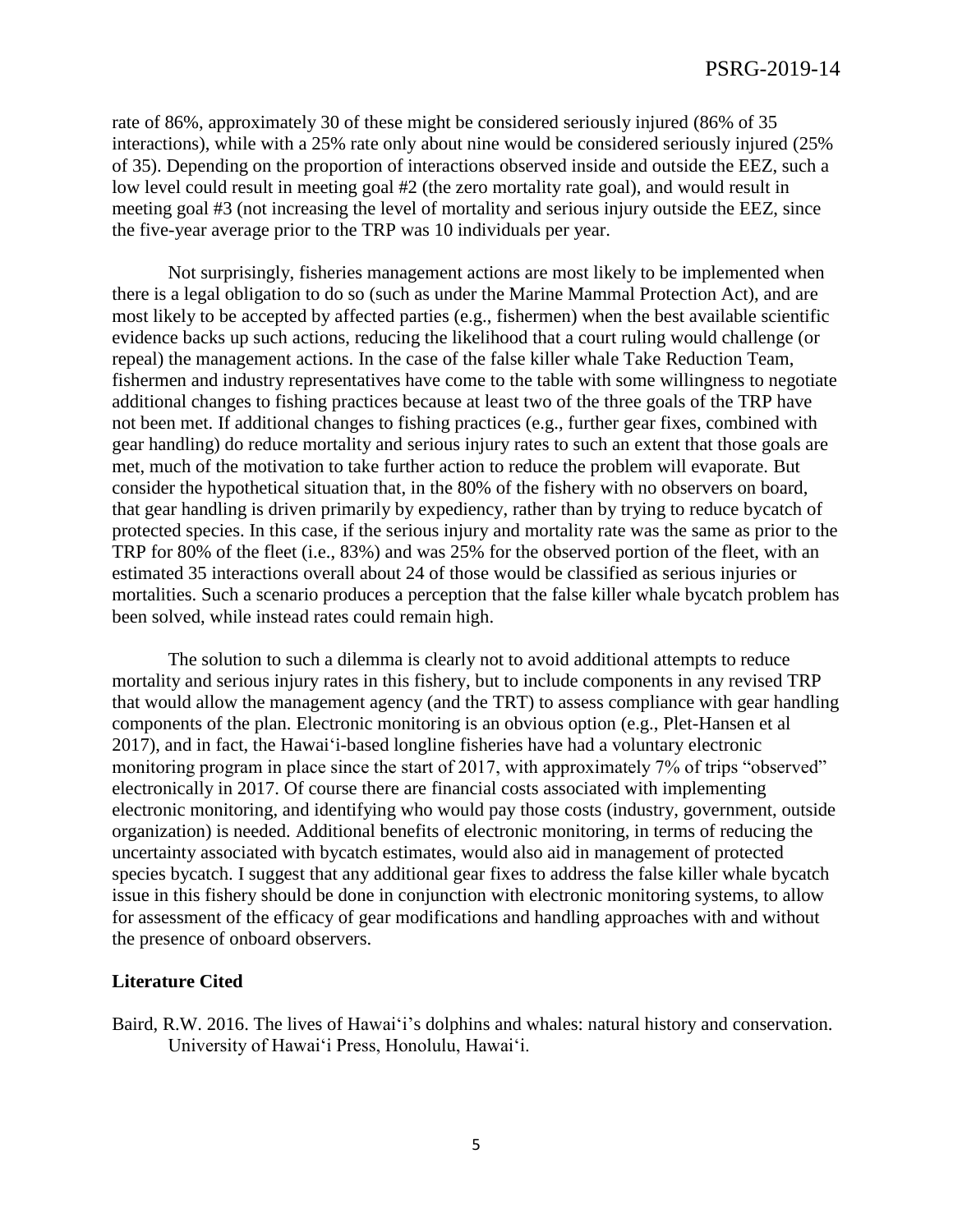- Baird, R.W. 2018. False killer whale: *Pseudorca crassidens*. In: Würsig B, Thewissen JGM, Kovacs KM (eds) Encyclopedia of marine mammals, 3rd edition. Academic Press, San Diego, CA, p 347-349.
- Baird, R.W., A.M. Gorgone, D.J. McSweeney, D.L. Webster, D.R. Salden, M.H. Deakos, A.D. Ligon, G.S. Schorr, J. Barlow and S.D. Mahaffy. 2008. False killer whales (*Pseudorca crassidens*) around the main Hawaiian Islands: long-term site fidelity, inter-island movements, and association patterns. Marine Mammal Science 24:591-612.
- Baird, R.W., M.B. Hanson, G.S. Schorr, D.L. Webster, D.J. McSweeney, A.M. Gorgone, S.D. Mahaffy, D. Holzer, E.M. Oleson and R.D. Andrews. 2012. Range and primary habitats of Hawaiian insular false killer whales: informing determination of critical habitat. Endangered Species Research 18:47-61.
- Baird, R.W., E.M. Oleson, J. Barlow, A.D. Ligon, A.M. Gorgone, and S.D. Mahaffy. 2013. Evidence of an island-associated population of false killer whales (*Pseudorca crassidens*) in the Northwestern Hawaiian Islands. Pacific Science 67:513-521.
- Baird, R.W., S.D. Mahaffy, A.M. Gorgone, T. Cullins, D.J. McSweeney, E.M. Oleson, A.L. Bradford, J. Barlow and D.L. Webster. 2014. False killer whales and fisheries interactions in Hawaiian waters: evidence for sex bias and variation among populations and social groups. Marine Mammal Science doi: 10.1111/mms.12177.
- Baird, R.W., S.D. Mahaffy, A.M. Gorgone, K.A. Beach, T. Cullins, D.J. McSweeney, D.S. Verbeck and D.L. Webster. 2017. Updated evidence of interactions between false killer whales and fisheries around the main Hawaiian Islands: assessment of mouthline and dorsal fin injuries. Document PSRG-2017-16 submitted to the Pacific Scientific Review Group.
- Barlow, J. 2006. Cetacean abundance in Hawaiian waters estimated from a summer/fall survey in 2002. Marine Mammal Science 22: 446–464.
- Bradford, A.L., E.M. Oleson, R.W. Baird, C.H. Boggs, K.A. Forney, and N.C. Young. 2015. Revised stock boundaries for false killer whales (*Pseudorca crassidens*) in Hawaiian waters. NOAA Technical Memorandum NMFS-PIFSC-47.
- Bradford, A.L., R.W. Baird, S.D. Mahaffy, A.M. Gorgone, D.J. McSweeney, T. Cullins, D.L. Webster, A.N. Zerbini. 2018. Abundance estimates for management of endangered false killer whales in the main Hawaiian Islands. Endangered Species Research doi: 10.3354/esr00903.
- Brooke, S.G. 2015. Federal fisheries observer programs in the United States: over 40 years of independent data collection. Marine Fisheries Review 76(3):1-38.
- Carretta, J.V., K.A. Forney, E.M. Oleson et al. 2018. U.S. Pacific marine mammal stock assessments: 2017. NOAA Technical Memorandum NOAA-TM-NMFS-SWFSC-602.